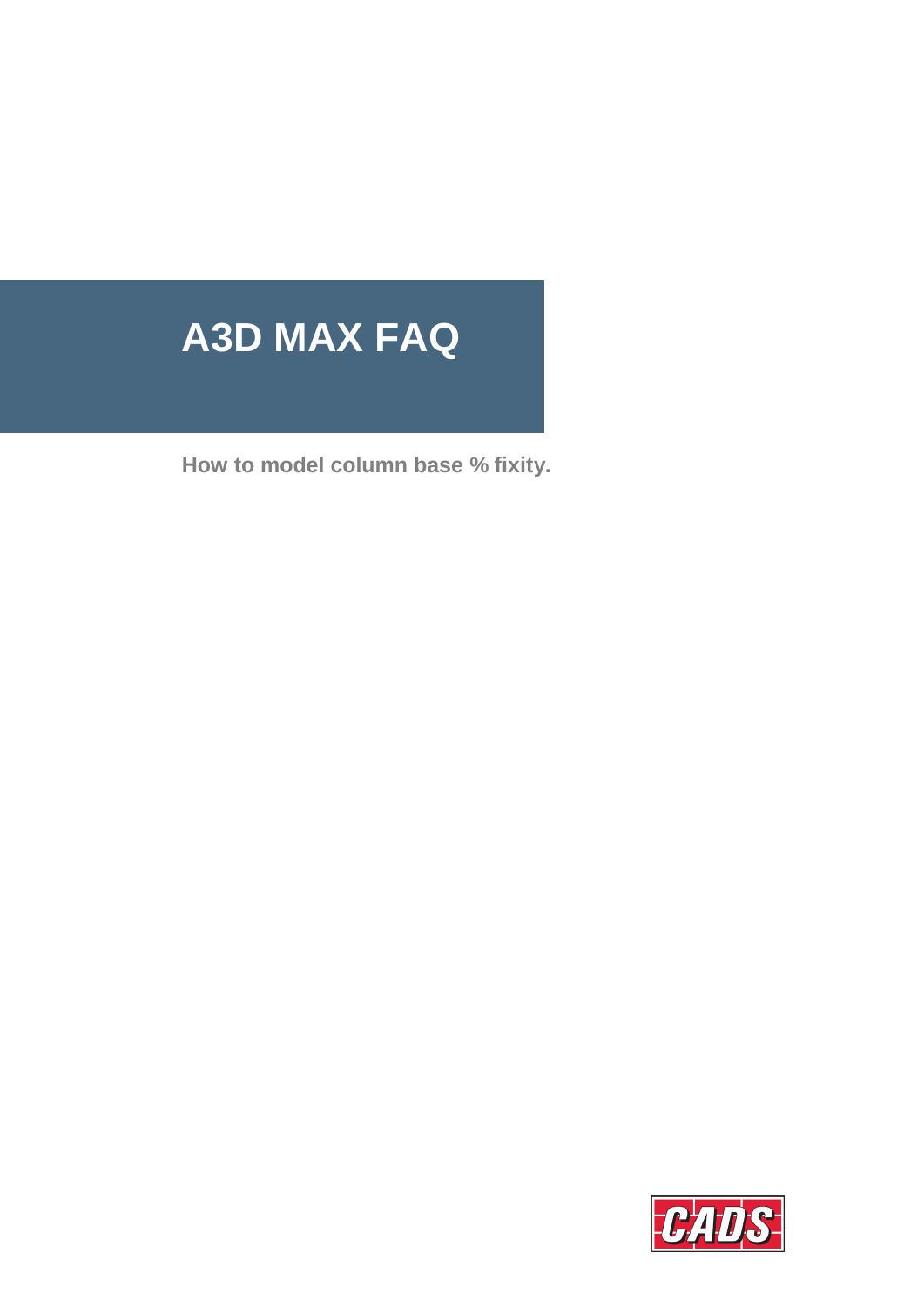

# **1.0 Introduction**

BS 5950-1:2000 Section 5.1.3 gives recommendations for modelling base stiffness and capacity. The recommendations are given in terms of proportions or percentages of the stiffness and moment capacity of the supported column. There is no comparable guidance in Eurocode 3 (BS EN 1993-1-1) so BS 5950-1 could be considered non-conflicting complementary information (NCCI) in this respect. **CADS A3D MAX** provides tools for specifying partial elastic fixity in these terms as well as other options. **CADS A3D MAX** additionally provides for partial plastic moment capacity limits to be applied at member ends including the column to base connection. This is described in section 3 below.

Four categories of base fixity are defined in BS 5950-1 section 5.1.3. These are discussed in 1.1 to 1.4 below because the code recommendations are not clear. Instructions for modelling are given in section 2 below. If you do not require to read the discussion but only want guidance on using the software go straight to section 2.

This guide has been prepared with appropriate professional engineering logic and care but it has no official status and its interpretation and application is the responsibility of the user.

### **1.1 Fully pinned bases**

Clause 5.1.3.1 states that the stiffness of a base with a true pin or rocker connection should be taken as zero. Such connections are only rarely adopted for columns in practice because they can be hazardous during temporary erection conditions. However the `pinned base' support is commonly adopted as a safe default for frame analysis and design purposes even though the connection is actually detailed with four anchor bolts providing at least some rotational restraint.

When applying a support to a frame joint at the foot of a column it is recommended to use the `pinned base' support type rather than the `pinned' type. The former has rotational restraint about the vertical axis which avoids `spinning column' type mechanisms when pins or plastic hinges are inserted at higher level. Fully pinned bases require no further discussion.

## **1.2 Nominally pinned base**

Clause 5.1.3.3 implicity authorises an inconsistent design model (a `fudge') whereby the steel frame design may include some allowance for base fixity whilst the base itself is designed for zero moments applied by the frame. This is used mainly to `massage' portal frame deflection calculations but sometimes also used in stability calculations. This means that two or three frame models have to be maintained to take advantage of this clause:-

- 1: For calculating moments and forces in the frame under ultimate limit state (ULS) load combinations, and for the design of the bases the column base supports are assumed pinned.
- 2: For calculating deflections under serviceability limit state (SLS) load combinations, the column base supports may be assumed to have partial fixity up to 20% of the column stiffness.
- 3: For checking frame stability or determining in-plane effective lengths under ULS load combinations, the column base supports may be assumed to have partial fixity up to 10% of the column stiffness.

In many cases the third condition is not worth pursuing and so the above simplifies to ULS and base design– pinned, SLS deflections up to 20% fixity.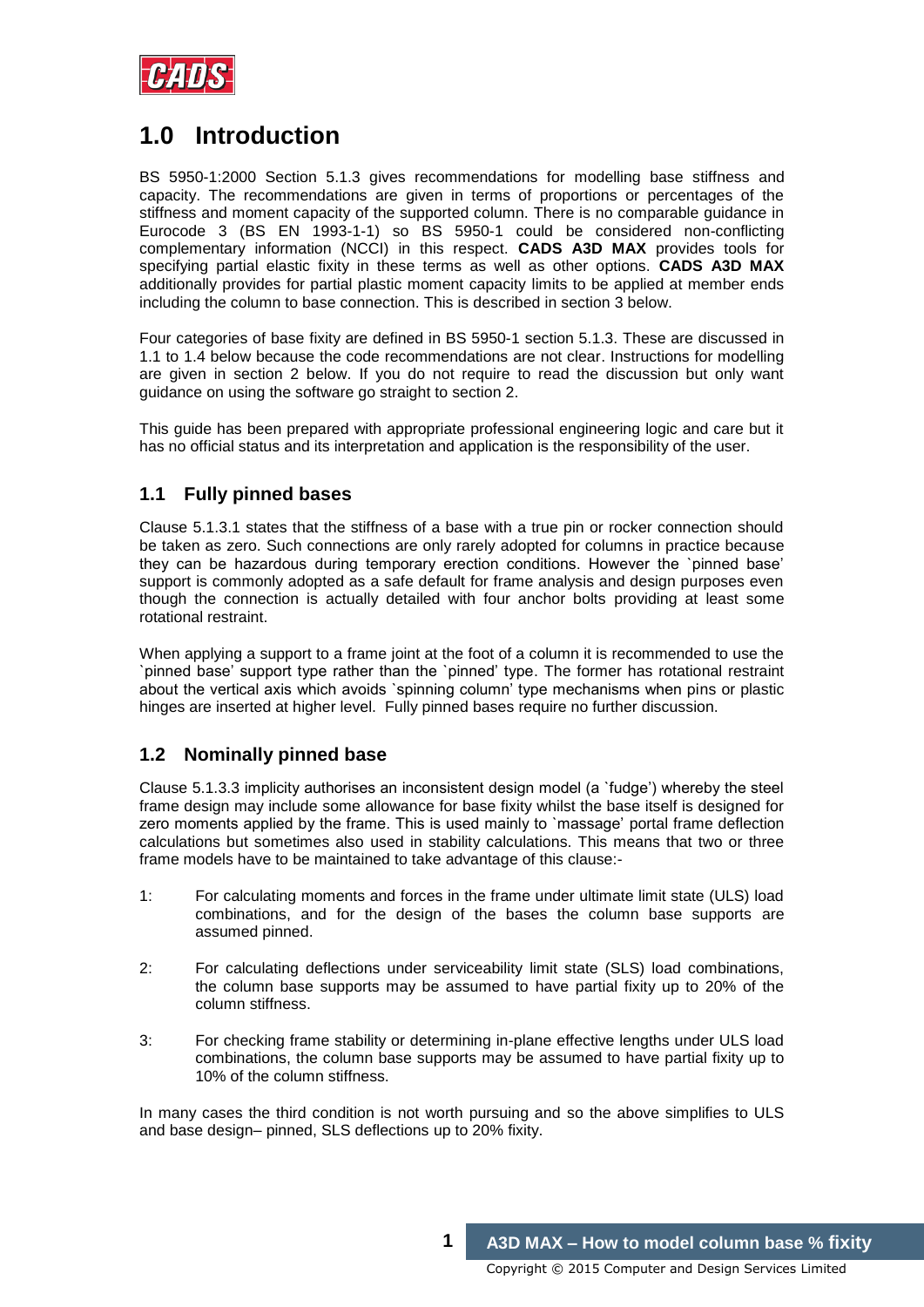

The justification for this widely used option is that the beneficial details of construction (eg effects of floor slabs, cladding) are more complex and uncertain than can be readily included in normal analysis models and limited partial fixity is a reasonable indirect allowance for this.

# **1.3 Nominally rigid base**

Clause 5.1.3.2 (a) states that "in global elastic analysis the stiffness of the base [ie column support] should be taken as equal to the stiffness of the column for all ultimate limit state calculations. However, in determining deflections under serviceability loads, the base may be treated as rigid [ie a fully fixed or encastré support]

Clause 5.1.3.2 (b) states that "in plastic global analysis any base moment capacity between zero and the plastic moment capacity of the column may be assumed, provided that the foundation is designed to resist a moment equal to this assumed moment capacity, together with the forces obtained from the analysis. In elastic-plastic global analysis the assumed base stiffness should be consistent with the assumed base moment capacity, but should not exceed the stiffness of the column."

Careful reading of 5.1.3.2(b) reveals that it actually permits the full range of partial fixity from zero to 100% to be assumed. This subclause is therefore incorrectly placed under the heading "Nominally rigid base" and should really be either under 5.1.3.4 "Nominally semi-rigid base" or preferably a new category "Semi-rigid bases" since they are not nominal but must be consistently designed.

It will also be noted that no recommendations are given for the design of the base / foundation itself.

In order to make some sense of the above confusion, the following categories are suggested to achieve consistent design:

### **1.3.1 Nominally rigid bases**

- 1: For calculating moments and forces in the frame under ultimate limit state (ULS) load combinations, the column base supports should be assumed to have partial fixity equal to 100% of the stiffness of the supported column. If plastic analysis is applied (as available in A3D MAX), the plastic resistance moment at the foot of the column should be 100% of the plastic resistance moment of the column itself.
- 2: For calculating deflections under serviceability limit state (SLS) load combinations, the column base supports may be assumed to be rigid [ie a fully fixed or encastré support]. However if deflections are not critical it may be simpler to use the same model as for the ULS with partial fixity equal to 100% of the stiffness of the supported column.
- 3: The base connection should be designed for the same ULS conditions as the frame.
- 4: The base/foundation should be designed for the same ULS and SLS conditions as the frame.

### **1.3.2 Semi-rigid bases**

The column base supports may be assumed to have any value of partial fixity between zero and 100% of the stiffness of the supported column. If plastic analysis is applied (as available in A3D MAX), the plastic resistance moment at the foot of the column should be the same percentage of the plastic resistance moment of the column itself as the % elastic fixity. The same fixity should be assumed for ULS and SLS load combinations and for base/foundation design.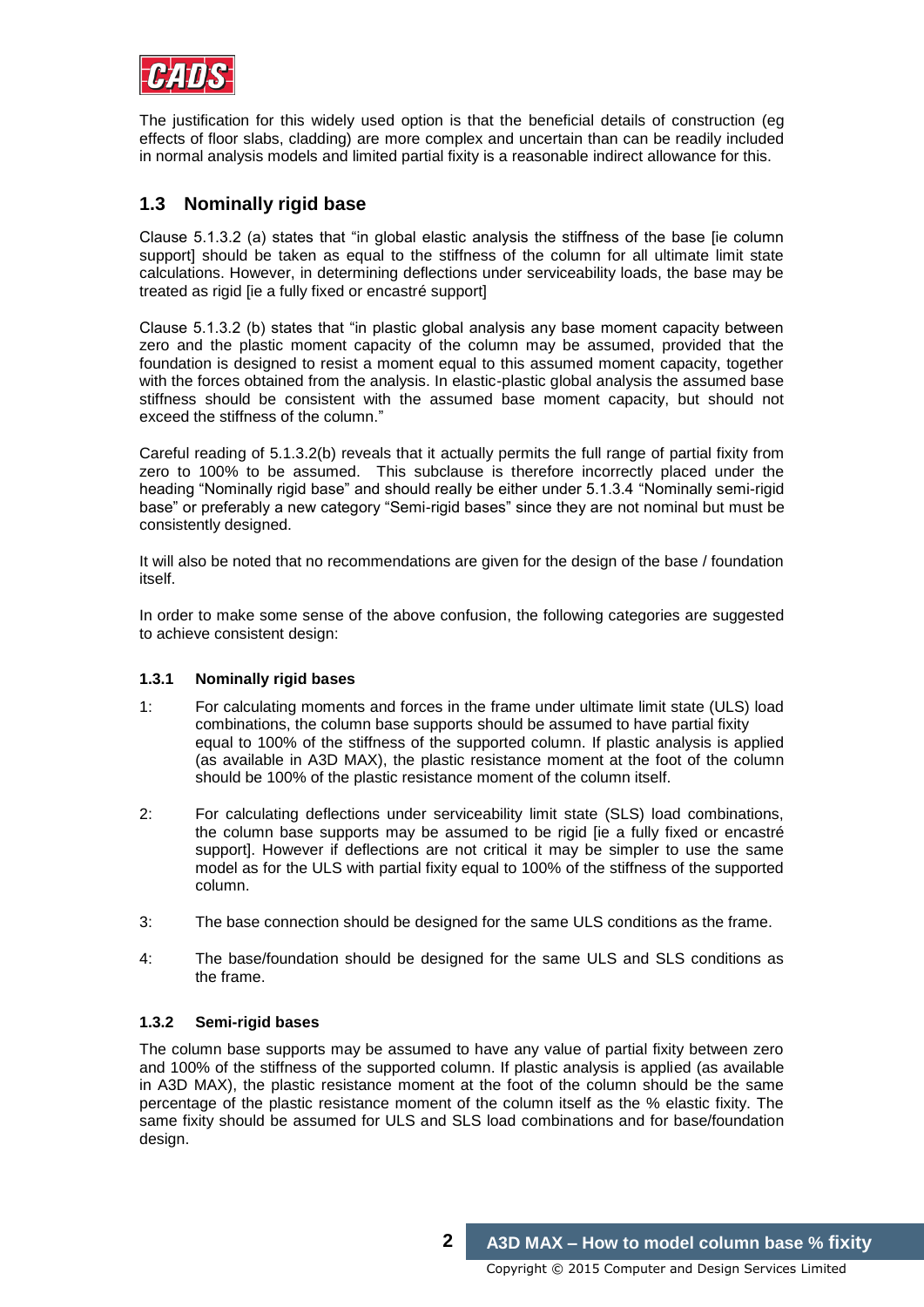

## **1.4 Nominally semi-rigid base**

BS 5950-1 Clause 5.1.3.4 states: " nominal base stiffness of up to 20% of the stiffness of the column may be assumed in elastic global analysis, provided that the foundation is designed for the moments and forces obtained from this analysis."

It is difficult to see the point of this clause when clause 5.1.3.2(b) allows *any* percentage stiffness to be adopted with consistent design and clause 5.1.3.3 allows 20% fixity to be assumed for deflection calculations for nominally pinned bases. Pending possible clarification, this clause will be ignored for the remainder of this note and instead reference will be made to consistent semi-rigid design as described in 1.3.2 above in accordance with clause 5.1.3.2(b).

# **2 Modelling base fixity – examples and inputs**

The principles discussed in the above interpretation of BS 5950-1 section 5.1.3 will be applied to the modest example frame shown below in fig1 as a `stick model'.



Fig 1: Example frame stick model with pinned base supports of which four are selected for editing.

### **2.1 Fully fixed (encastré) bases**

Under BS 5950-1, strictly speaking, this option is only applicable to serviceability (SLS) deflection load combinations. Select the relevant supports or joints as shown in red in fig 1. Use the *Quick support* tool to select the fixed base option from the *Quick support* selection pallete. The support symbols will change accordingly as shown in fig 3.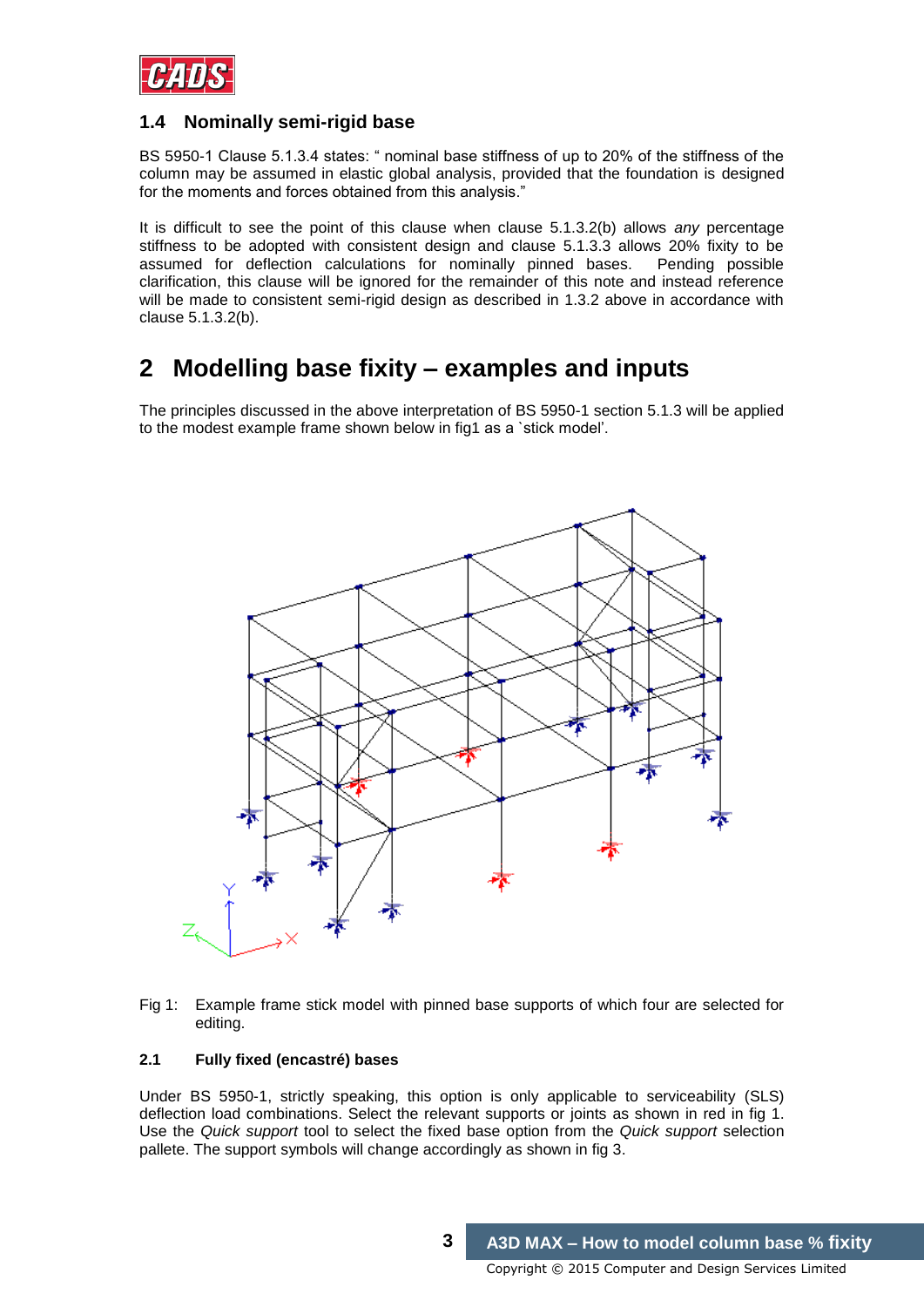



Fig 2: Quick support selection pallete.

Alternatively right click on one of the selected joints and select *Properties* to open the *Joint properties* dialog. Open the *Support* tab and select *Fixed* from the *Restraint type* drop menu. The support symbols will change accordingly as shown in fig 3



Fig 3: Example frame with four supports changed to `fixed'

### **2.2 Fully pinned bases.**

Reselect the four support joints. Use either *Quick support* or *Properties* to select the *Pinned base* option. The support symbols will change accordingly as shown in fig 1. Note that when applying a support to a frame joint at the foot of a column it is recommended to use the *Pinned base* support type rather than the *Pinned* type. The former has rotational restraint about the vertical axis which avoids `spinning column' type mechanisms when pins or plastic hinges are inserted at higher level. The simple *Pinned* type should be used only when the base connection (or other support) definitely provides no restraint to rotation about the Y axis.

### **2.3 Partially fixed bases – linear analysis**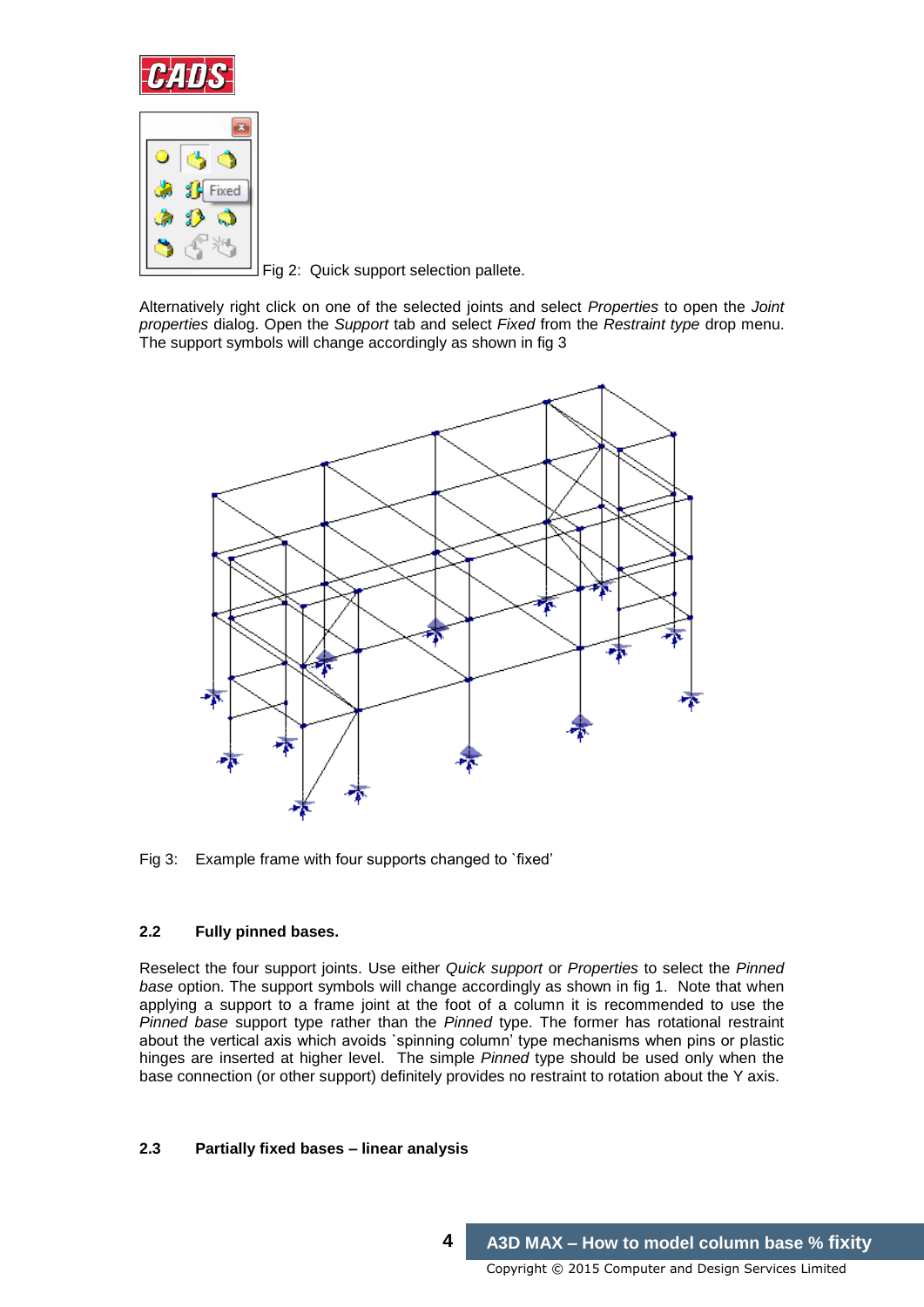

The following applies to any partial fixity in the normal range 0.10 to 1.00 x member stiffness [ie 10% to 100% of member stiffness] as long as second-order P-delta effects are not required in the columns in analysis. For P-delta analysis see below (2.4).

First ensure that the relevant support joints are set to 'fixed' as shown in fig 3. If not, edit as noted in 2.1 above. Then select the relevant column members as shown in fig 4 and select the member direction symbols. Note that the column members in this instance all have end 1 at their bases so they can be treated together. If the directions are not consistent the members must be considered separately or they should be made consistent by using the *Swap* function in the *Member editor.*

| Help |  |  |  |  |  |  |  |  |  |                                                                                                                                                                                                                                                                                                                                                                                                                                                                      |
|------|--|--|--|--|--|--|--|--|--|----------------------------------------------------------------------------------------------------------------------------------------------------------------------------------------------------------------------------------------------------------------------------------------------------------------------------------------------------------------------------------------------------------------------------------------------------------------------|
|      |  |  |  |  |  |  |  |  |  | $\color{blue}\diamond{\color{blue} \mathfrak{D}}\verb if a' \verb b +b\verb c + f\verb d + f\verb d + f\verb d + f\verb d + f\verb d + f\verb d + f\verb d + f\verb d + f\verb d + f\verb d + f\verb d + f\verb d + f\verb d + f\verb d + f\verb d + f\verb d + f\verb d + f\verb d + f\verb d + f\verb d + f\verb d + f\verb d + f\verb d $                                                                                                                         |
|      |  |  |  |  |  |  |  |  |  | $\mathcal{I} \left[ \left\langle \begin{array}{c} \mathfrak{P}_1 \oplus \mathfrak{P}_2 \oplus \mathfrak{P}_3 \oplus \mathfrak{P}_4 \oplus \mathfrak{P}_5 \oplus \mathfrak{P}_6 \oplus \mathfrak{P}_7 \oplus \mathfrak{P}_8 \oplus \mathfrak{P}_7 \oplus \mathfrak{P}_8 \oplus \mathfrak{P}_7 \oplus \mathfrak{P}_8 \oplus \mathfrak{P}_7 \oplus \mathfrak{P}_8 \oplus \mathfrak{P}_8 \oplus \mathfrak{P}_9 \oplus \mathfrak{P}_9 \oplus \mathfrak{P}_9 \right] \opl$ |



Fig 4: Example frame with four columns selected having fixed supports. Member direction symbols selected.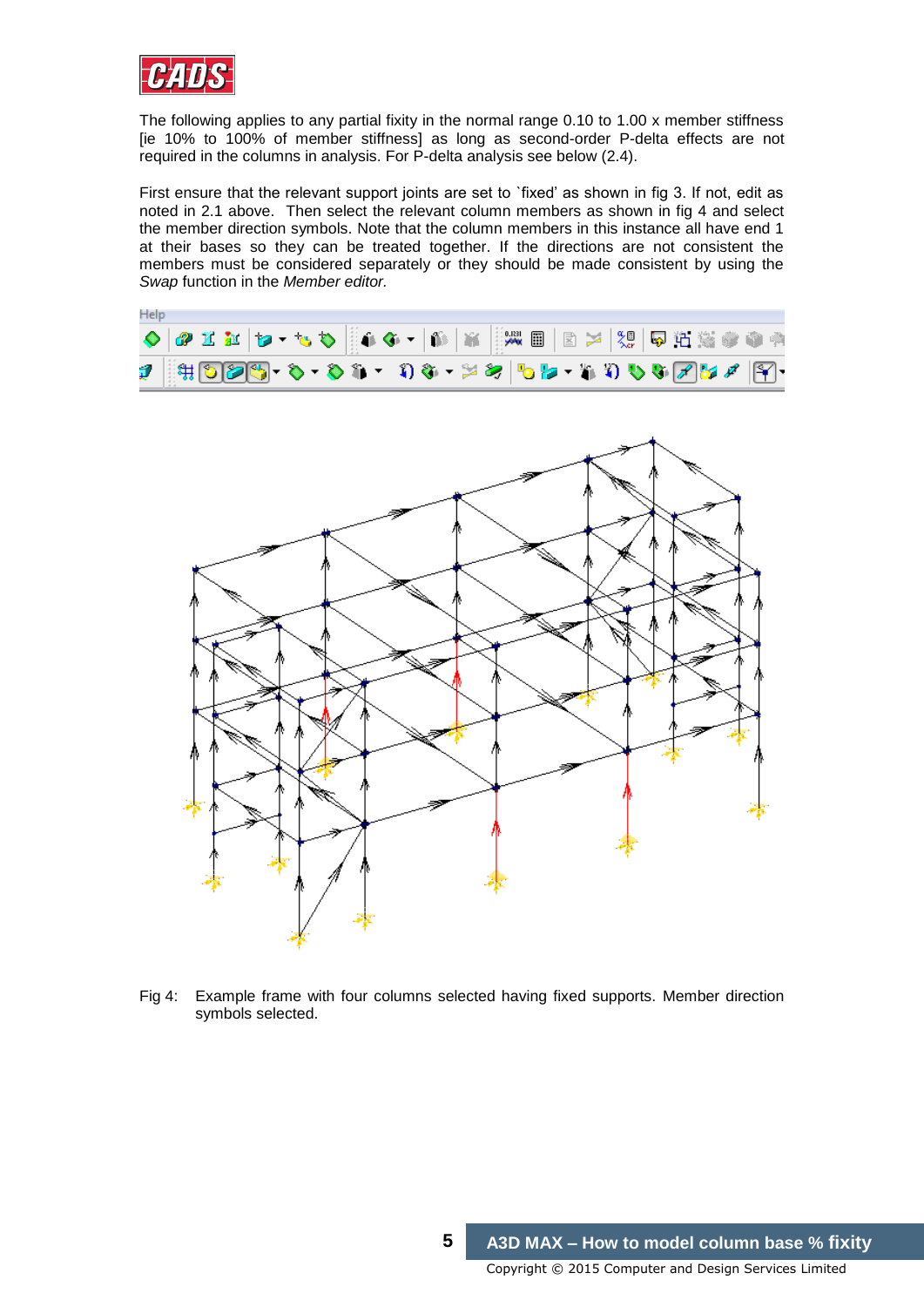

| Multiple selection   | <b>Properties</b><br>General                | Partial Fixity                              | <b>Plastic Limits</b>   |                                        |  |  |  |
|----------------------|---------------------------------------------|---------------------------------------------|-------------------------|----------------------------------------|--|--|--|
|                      | End 1                                       |                                             | End <sub>2</sub>        |                                        |  |  |  |
| main columns         | <b>Fixity Condition</b>                     | Partial<br>▼                                | <b>Fixity Condition</b> | Fixed                                  |  |  |  |
|                      | Proportion of full fixity                   |                                             |                         | <sup>©</sup> Proportion of full fixity |  |  |  |
|                      |                                             | <sup>O</sup> Proportion of member stiffness |                         | Proportion of member stiffness         |  |  |  |
|                      | Absolute stiffness                          |                                             |                         | Absolute stiffness                     |  |  |  |
|                      | <b>Fixity Values</b><br>Local Member Values |                                             | <b>Fixity Values</b>    | Local Member Values                    |  |  |  |
|                      | Normal                                      | Lateral                                     | Normal                  | Lateral                                |  |  |  |
|                      | 0.50                                        | 0.50                                        | 0.50                    | 0.50                                   |  |  |  |
|                      | Overall design member length                |                                             |                         | Overall design member length           |  |  |  |
| End Free Iso<br>Side | Normal                                      | Lateral                                     | Normal                  | Lateral                                |  |  |  |
|                      | 4.000                                       | 4.000                                       | 4.000                   | 4.000                                  |  |  |  |
|                      |                                             | Restore default length                      |                         | Restore default length                 |  |  |  |

Fig 5: Partial fixity page for the four selected column members showing default values.

Right click on one of the selected members and select *Properties* to open the *Member attributes* dialog. Select the *Partial fixity* tab as shown in fig 5.

In the *Partial fixity* tab use the drop menu for end 1 (or the relevant end) to select the fixity condition *Partial.* There are three options for entering and displaying partial fixity (fixity of the end connection:-

- Proportion of full fixity
- Proportion of member stiffness
- Absolute stiffness

The definitions of these are given in *A3D MAX>Help>Analysing the structure>Partial fixity*. The derivation of the relationships between the above is given in the CADS website technical note *A3D MAX Derivation of proportional partial fixity factors.* The selection defaults to *Proportion of member stiffness* with value 0.50 corresponding to connection partial fixity 50% of member stiffness 4EI/L. By selecting the other options you can see the equivalent values.

Note that the absolute or actual value of fixity (as used in the analysis) depends on the length of the member. If for any reason the member is split into sub-members as exemplified in fig 6, the selection of the sub-member immediately above the base may cause the absolute value of partial fixity to be calculated on its length rather than the relevant overall length resulting in an overestimate of connection stiffness. For this reason the software allows the overall design length of the member to be entered as shown in fig 5. If necessary different values may be entered for each principal axis and the default value based on the selected member length may be restored.

For 20% member fixity edit 0.50 to 0.20. Selection of *Absolute stiffness* causes 27167 kNm/radian and 9712 kNm/radian to be displayed for the normal and lateral values for the column section 356x368 UKB 202 kg as shown in fig 7.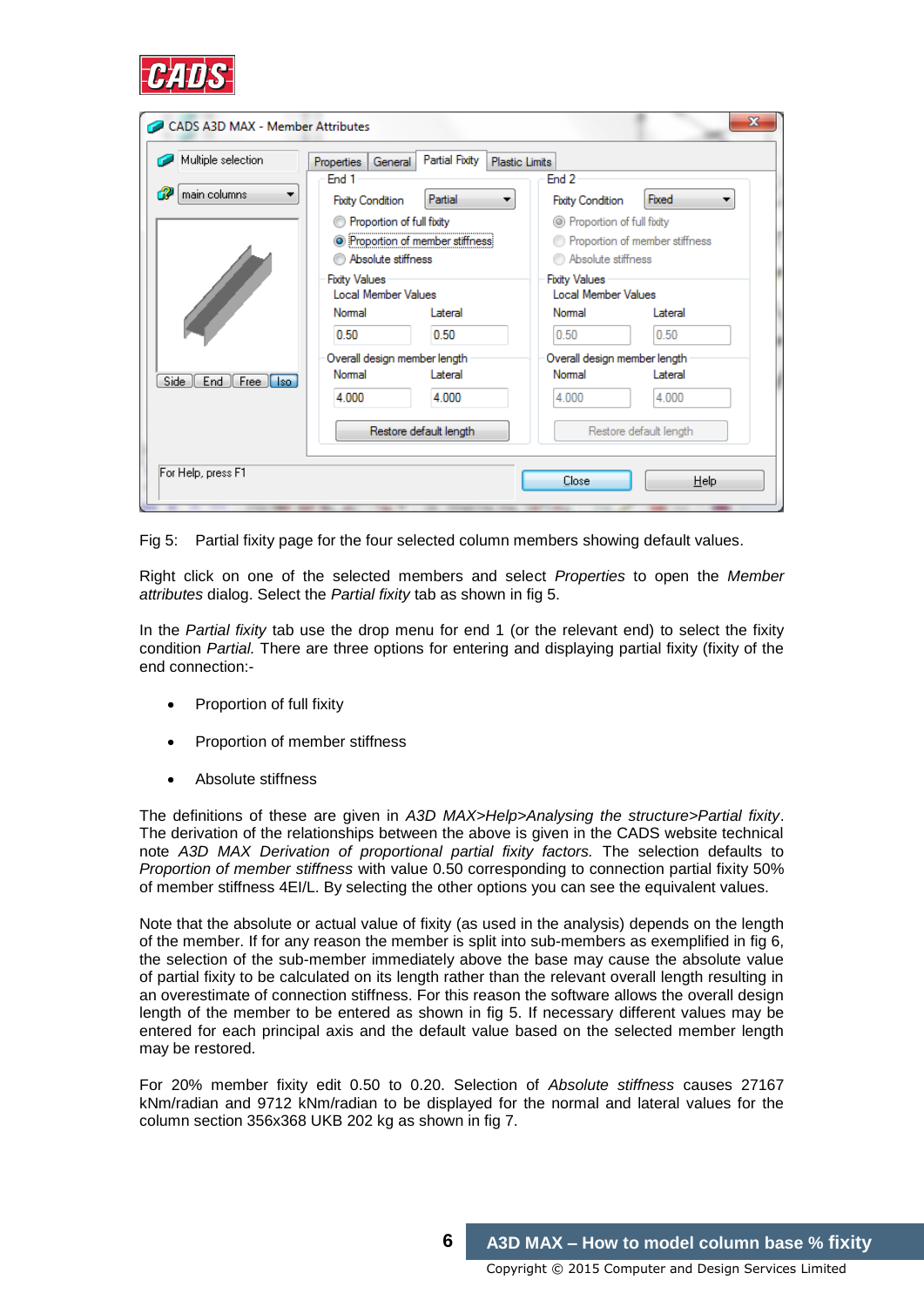



Fig 6: Example frame with some columns split into sub-members.

| Multiple selection      | <b>Properties</b><br>General                       | Partial Fixity<br><b>Plastic Limits</b> |                                                                                                |                        |  |  |
|-------------------------|----------------------------------------------------|-----------------------------------------|------------------------------------------------------------------------------------------------|------------------------|--|--|
| main columns            | End 1                                              |                                         | End <sub>2</sub>                                                                               |                        |  |  |
|                         | <b>Fixity Condition</b>                            | Partial<br>▼                            | <b>Fixity Condition</b>                                                                        | Fixed                  |  |  |
|                         | Proportion of full fixity                          |                                         | <sup>©</sup> Proportion of full fixity<br>Proportion of member stiffness<br>Absolute stiffness |                        |  |  |
|                         |                                                    | Proportion of member stiffness          |                                                                                                |                        |  |  |
|                         | Absolute stiffness                                 |                                         |                                                                                                |                        |  |  |
|                         | <b>Fixity Values</b><br><b>Local Member Values</b> |                                         | <b>Fixity Values</b><br>Local Member Values                                                    |                        |  |  |
|                         | Normal                                             | Lateral                                 | Normal                                                                                         | Lateral                |  |  |
|                         | 27167.010                                          | 9712.080                                | 0.50                                                                                           | 0.50                   |  |  |
|                         | Overall design member length                       |                                         | Overall design member length                                                                   |                        |  |  |
| Side   End   Free   Iso | Normal                                             | Lateral                                 | Normal                                                                                         | Lateral                |  |  |
|                         | 4.000                                              | 4.000                                   | 4.000                                                                                          | 4.000                  |  |  |
|                         |                                                    | Restore default length                  |                                                                                                | Restore default length |  |  |
| For Help, press F1      |                                                    |                                         |                                                                                                |                        |  |  |

Fig 7: Partial fixity page for the four selected column members showing absolute stiffness values corresponding to member proportional stiffness 0.20 with 356x368 UKB 202 kg column 4.0 m long.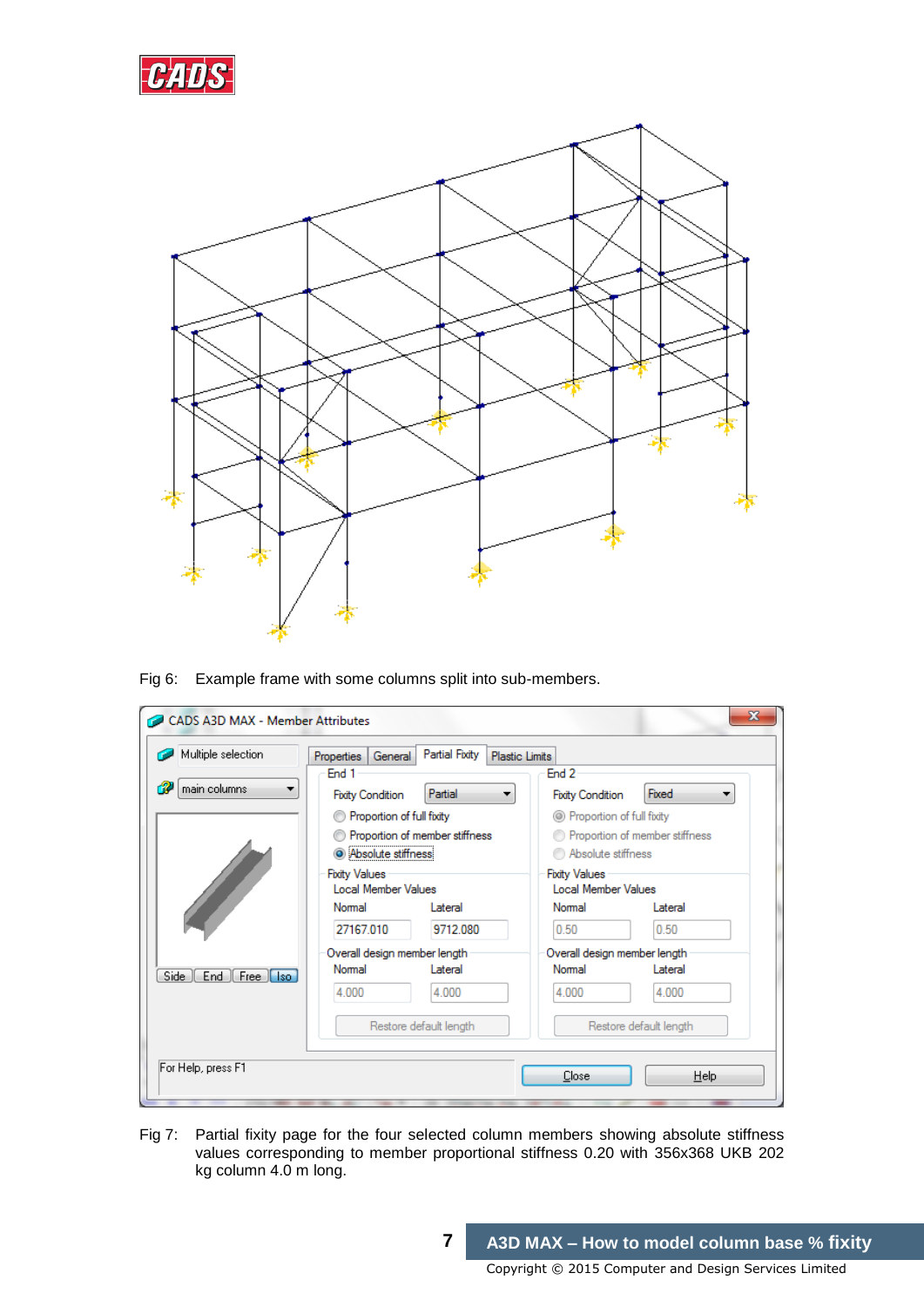

Check calculation:  $K_{normal}$  = 0.20 x 4 x E x I / L  $= 0.20 \times 4 \times 205 \times 66261 \times 10^{4} / (4000 \times 10^{3})$ = 27167 kNm/radian

When the relevant end fixities have been entered for the columns the frame may be subjected to linear elastic analysis. If an analysis with Pdelta effects (second order geometric) is required the following section should be followed.

### **2.4 Partially fixed bases – non linear analysis**

It will be noted that if analysis with Pdelta effects is requested and there are members with partial end fixity included in the model, the following message will be displayed in the Error log:-

#### *Analysis limitations: Pdelta effects are not considered for partially fixed members.*

This means that the stiffness of all the partially fixed members in the model will be calculated assuming linear elastic behaviour. For the majority of conventional building frames, the members sustaining significant compression forces are columns and bracings and it is important for these to be calculated taking into account Pdelta effects. Generally it does not matter that partially fixed beams should be calculated as linear because they normally sustain only insignificant axial forces. However in cases where beams are also part of a bracing system and so carring significant axial compression, the neglect of Pdelta effects can be significant.



Fig 8: Example frame with four column supports selected.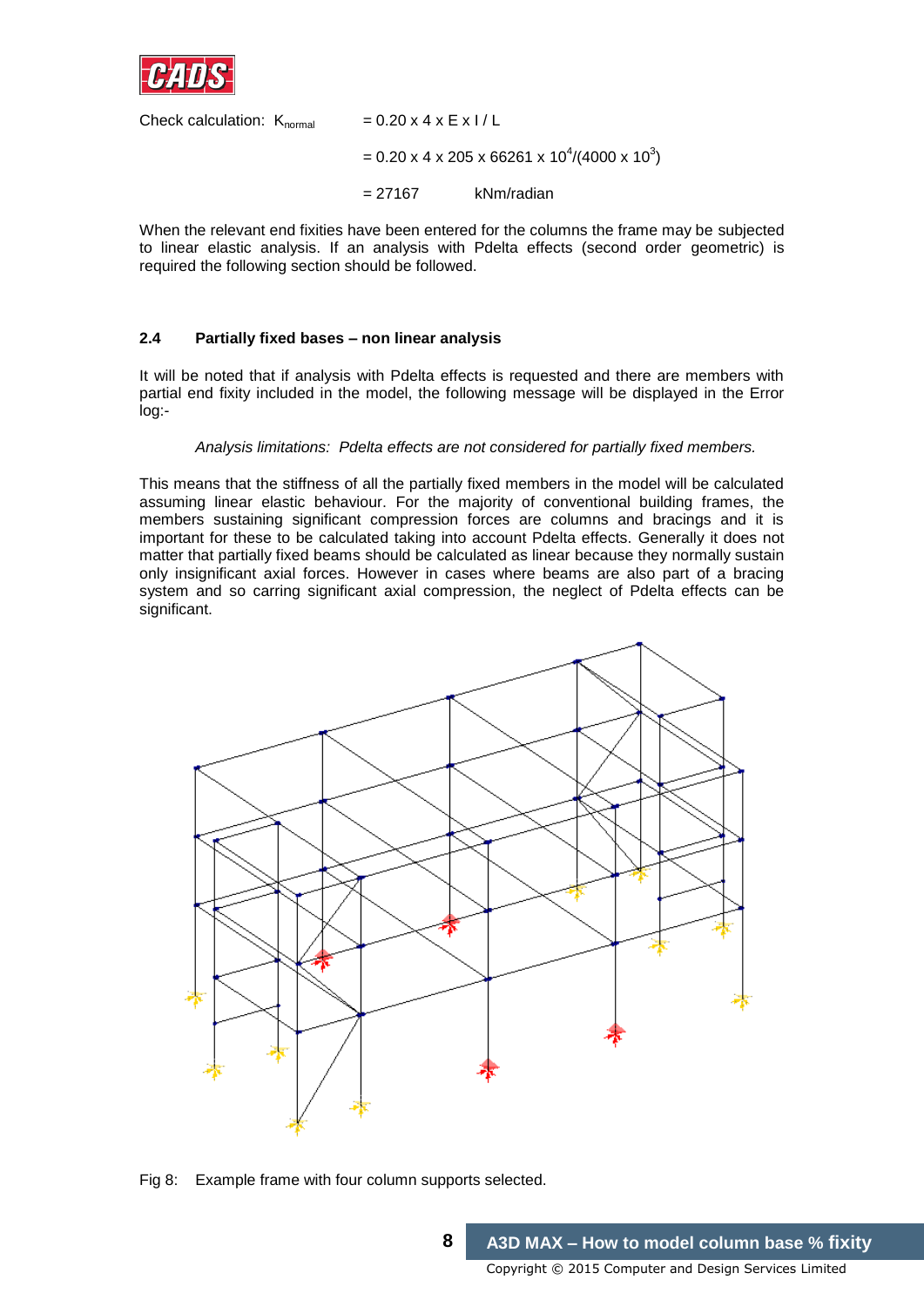

Although A3D MAX cannot calculate the stability functions for partially fixed members, this limitation can be avoided for columns connected to base supports by applying the partial fixity to the support instead of to the column member. In such cases follow the procedure given in 2.3 above and make a note of the absolute values of fixity (eg as in fig 7). Then change the end condition to *fixed* (ie rigidly connected). Next select the support(s) to which the column member(s) are attached as shown in fig 8:

Right click on any of the selected supports and select *Properties* to open the *Joint properties*  dialog in which select the *Support* tab. Select *New support* to enable the support rotational stiffnesses to be edited. From the drop menus select *Spring* stiffness input for rotation about the X and Z axes and enter the required values. Fig 9 shows the inputs for this example.

Note that the previously calculated value has been entered for rotation about the X axis but for rotation about the Z axis the support is assumed to rotate freely about the Z axis to avoid designing the connection and base for partial fixity in the XY plane. This is a user decision. Obviously any appropriate and valid value can be input providing that the subsequent design checks are satisfied.

|                | General Support   Limits |              |              |
|----------------|--------------------------|--------------|--------------|
| 0.             | Multiple selection       |              |              |
| Restraint type |                          |              |              |
| e.             | Support 1                | 34)          | New Support  |
|                | X axis                   | Y axis       | Z axis       |
| Translation    | Fixed                    | <b>Fixed</b> | <b>Fixed</b> |
|                | $1.0e + 020$             | $1.0e + 020$ | $1.0e + 020$ |
| Rotation       | Spring                   | Fixed        | Free         |
|                | 27167.000                | $1.0e + 020$ | 0.000        |
|                |                          |              |              |
|                | Lift off support         |              | Edit         |
|                |                          |              |              |
|                |                          |              |              |
|                |                          |              |              |
|                |                          |              |              |
|                |                          |              |              |
|                | For Help, press F1       |              |              |

Fig 9: Support properties input page for the column supports selected in fig 8 after applying partial fixity to rotation about the X axis.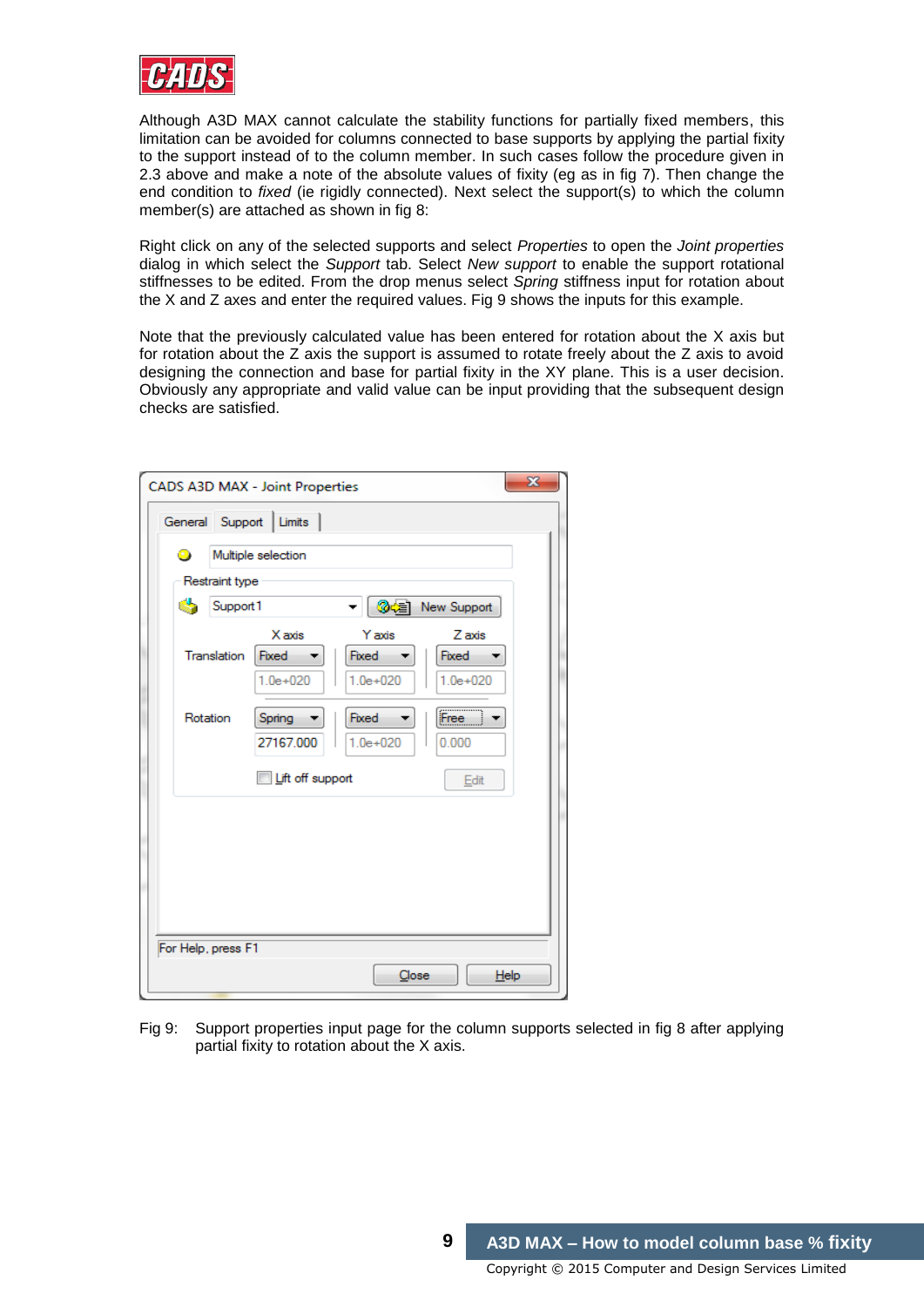

Fig 10: Portion of example frame after applying partial fixity to selected supports.

Note that support properties are specified relative to the global axes so care must be taken when relating to the member axes and orientation. For columns with skew orientations it will be necessary to resolve member stiffnesses to the global axes.

| CADS A3D MAX - Member Attributes |                                                                                           |                                  |                                           |           |           |             | $\mathbf{x}$ |  |
|----------------------------------|-------------------------------------------------------------------------------------------|----------------------------------|-------------------------------------------|-----------|-----------|-------------|--------------|--|
| Multiple selection               | <b>Properties</b>                                                                         | General                          | <b>Plastic Limits</b><br>Partial Fixity   |           |           |             |              |  |
| main columns                     |                                                                                           | Member plastic limit option      |                                           | Auto Mpr  |           |             |              |  |
|                                  |                                                                                           |                                  | Member limit / Plastic resistance moments | Fnd 1     | Span      | Fnd 2       |              |  |
|                                  | Normal                                                                                    | Hogging                          | <b>Constant</b>                           | 10000.000 | 10000.000 | 10000.000   |              |  |
|                                  |                                                                                           | Sagging                          |                                           | 10000.000 | 10000.000 | 10000.000   |              |  |
|                                  | Lateral                                                                                   | <b>Fither</b>                    | Constant                                  | 10000.000 | 10000.000 | 10000.000   |              |  |
|                                  | Connection resistance moment option<br><b>Unlimited</b>                                   |                                  |                                           |           |           |             |              |  |
|                                  | Unlimited<br>Connection limit / Plastic resistance moments<br>Specified resistance moment |                                  |                                           |           |           |             |              |  |
| End   Free   Iso<br>Side         | Normal                                                                                    | Proportion of member res. moment |                                           |           |           |             |              |  |
|                                  |                                                                                           | Sagging                          | <b>Constant</b>                           | 10000.000 |           | 10000.000   |              |  |
|                                  | Lateral                                                                                   | Either                           | <b>Constant</b>                           | 10000.000 |           | 10000.000   |              |  |
|                                  |                                                                                           |                                  |                                           |           |           |             |              |  |
| For Help, press F1               |                                                                                           |                                  |                                           | Close     |           | <b>Help</b> |              |  |

#### **3.0 Plastic analysis**

Fig 11: Plastic limits input page with default settings and drop menu selection.

In addition to elastic partial fixity A3D MAX allows the input of limiting moments using the *Member attributes* dialog. Select the relevant members eg: the columns in fig 4. Right click on